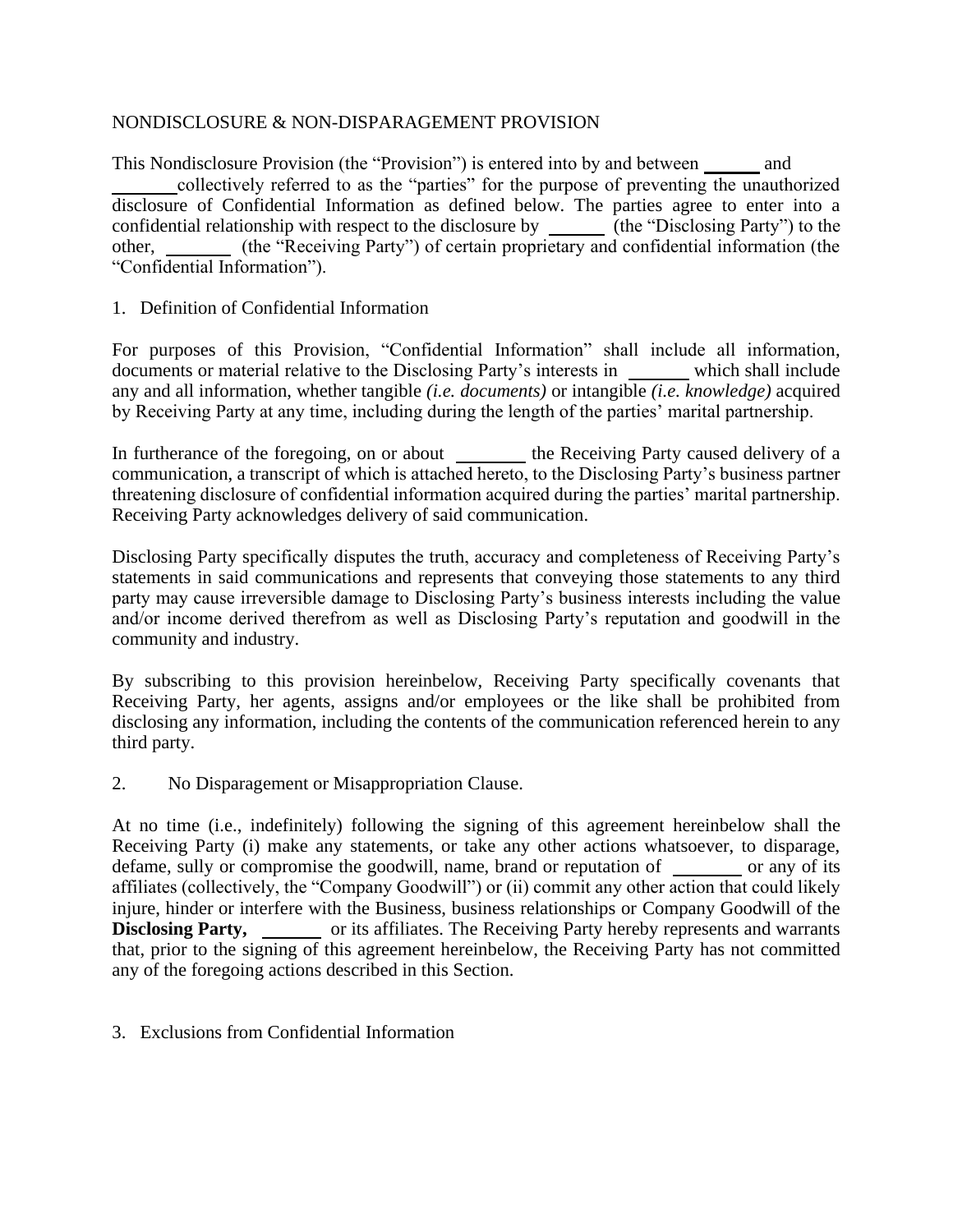Receiving Party's obligations under this Provision do not extend to information that is: (a) publicly known at the time of disclosure; or (b) is disclosed by Receiving Party with Disclosing Party's prior written approval.

4. Obligations of Receiving Party

Receiving Party shall hold and maintain the Confidential Information in strictest confidence for the sole and exclusive benefit of the Disclosing Party. Receiving Party shall carefully restrict access to Confidential Information to **any and all** third parties as is reasonably required. Receiving Party shall not, without prior written approval of Disclosing Party, use for Receiving Party's own benefit or to Disclosing Party's detriment, publish, copy, or otherwise disclose to others, or permit the use by others for their benefit or to the detriment of Disclosing Party, any Confidential Information. Receiving Party shall return to Disclosing Party any and all records, notes, and other written, printed, or tangible materials in its possession pertaining to Confidential Information immediately if Disclosing Party requests it in writing.

5. Time Periods

This Agreement and Receiving Party's duty to hold Confidential Information in confidence shall remain in effect until whichever of the following occurs first: (a) Disclosing Party sends Receiving Party written notice releasing it from this Provision, or (b) Confidential Information disclosed under this Provision ceases to be confidential.

# **6. Consideration**

**Receiving Party's obligations pursuant to this Nondisclosure Provision have been duly bargained for and Receiving Party acknowledges that consideration received by the Receiving Party in connection with the entire agreement shall be inclusive of consideration for Receiving Party's obligations pursuant to this Nondisclosure Provision.**

# **7. Breach**

**Receiving Party acknowledges receipt of monetary or pecuniary benefit as a result of Disclosing Party's activities and efforts underlying this Provision and understands and appreciates the value of information and/or knowledge in Receiving Party's possession and/or to be gained as a result of this provision. In the event of disclosure prohibited by the terms of this Provision and/or breach of this Provision by Receiving Party, Receiving Party shall be liable to Disclosing Party for any and all loss whether tangible or intangible, including monetary loss of any kind and/or loss of goodwill.** 

**Further, breach of this Nondisclosure Provision by Receiving Party shall constitute grounds for modification of Disclosing Party's monetary obligations set forth at Sections \_\_\_\_\_\_\_\_\_\_\_\_\_\_\_\_\_\_\_\_\_\_\_\_ of this Agreement and such modification of Disclosing Party's monetary obligations shall be retroactive to the effective date of Disclosing Party's obligations pursuant to this Agreement.**